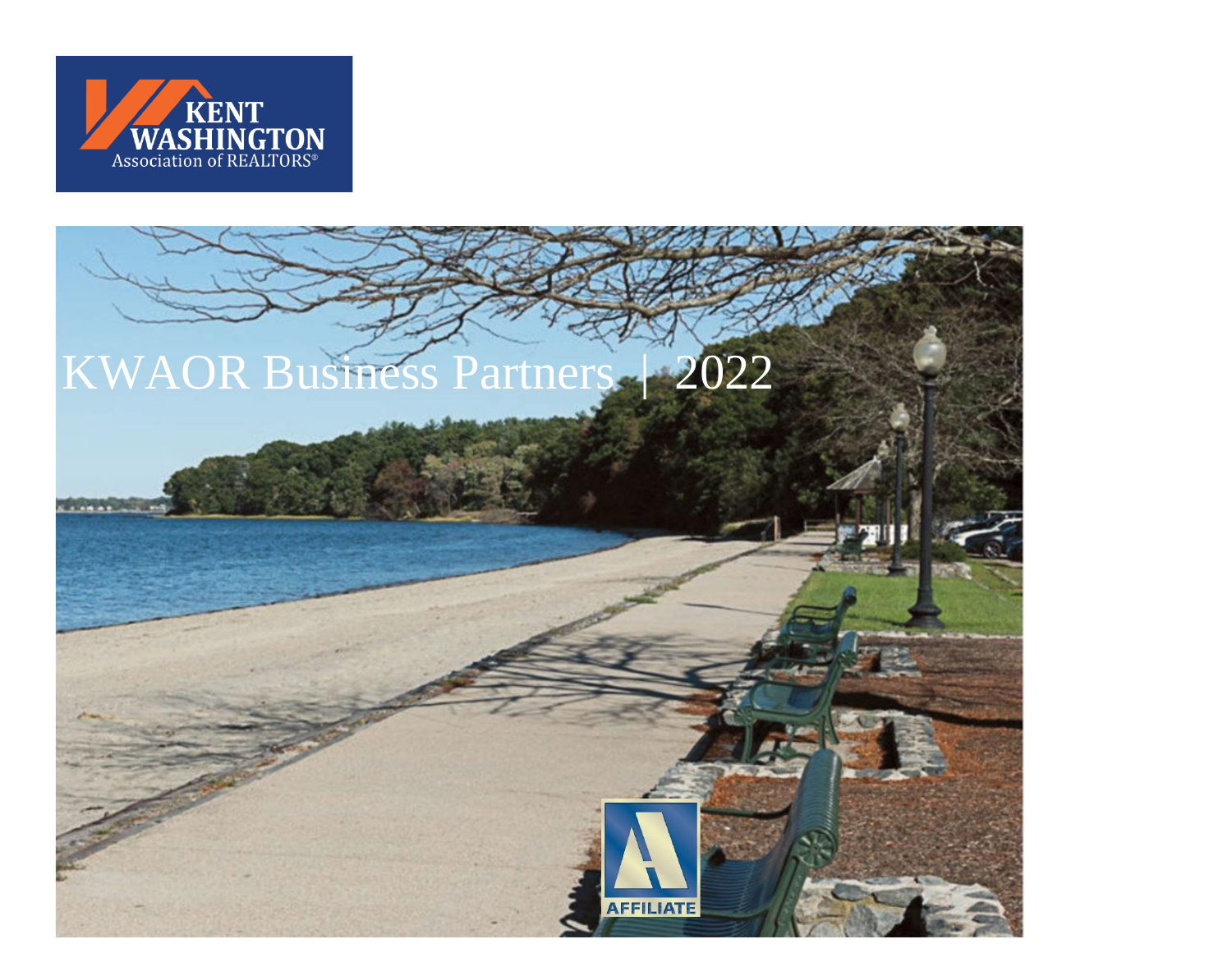

| Kent Washington Association of REALTORS <sup>®</sup> Business Partners |              |                                  |
|------------------------------------------------------------------------|--------------|----------------------------------|
| <b>Contact</b>                                                         | <b>Phone</b> | <b>Email</b>                     |
| Carmine DeLuca                                                         | 401-487-6903 | carmine@gofixxit.com             |
| Daniel Anderson                                                        | 401-871-3335 | dan_a@greenhomesolutions.com     |
| <b>Robert Frost</b>                                                    | 401-523-4812 | wrfrost@cox.net                  |
|                                                                        |              |                                  |
| <b>Contact</b>                                                         | <b>Phone</b> | <b>Email</b>                     |
| Hank Richter                                                           | 401-474-2007 | Inspector@HomeProRhodeIsland.Com |
|                                                                        |              |                                  |
| <b>Contact</b>                                                         | <b>Phone</b> | <b>Email</b>                     |
| Mary Caruso                                                            | 401-318-0600 | mcaruso@crvinsurance.com         |
| <b>Contact</b>                                                         | <b>Phone</b> | <b>Email</b>                     |
| Michael Schein                                                         | 401-486-5105 | mschein@blaislaw.com             |
| Sean Elliot                                                            | 401-474-3665 | sean@seanelliottlaw.com          |
| <b>Brian LaPlante</b>                                                  | 401-273-0200 | blaplante@lsglaw.com             |
| Jennifer Caputi                                                        | 401-250-5353 | snessett@mymlgpc.com             |
| Michael Krone                                                          | 617-413-0881 | mkrone@equitynational.com        |
| <b>Scott Denelle</b>                                                   | 401-741-8245 | Team@prioritytitlecompany.com    |
| Theodore Topouzis                                                      | 401-865-9303 | ttopouzis@taclosinglaw.com       |
|                                                                        |              |                                  |
| <b>Contact</b>                                                         | <b>Phone</b> | <b>Email</b>                     |
| <b>Thomas DeNunzio</b>                                                 | 401-423-4312 | tom.denunzio@chhj.com            |
|                                                                        |              |                                  |

Continued, Next Page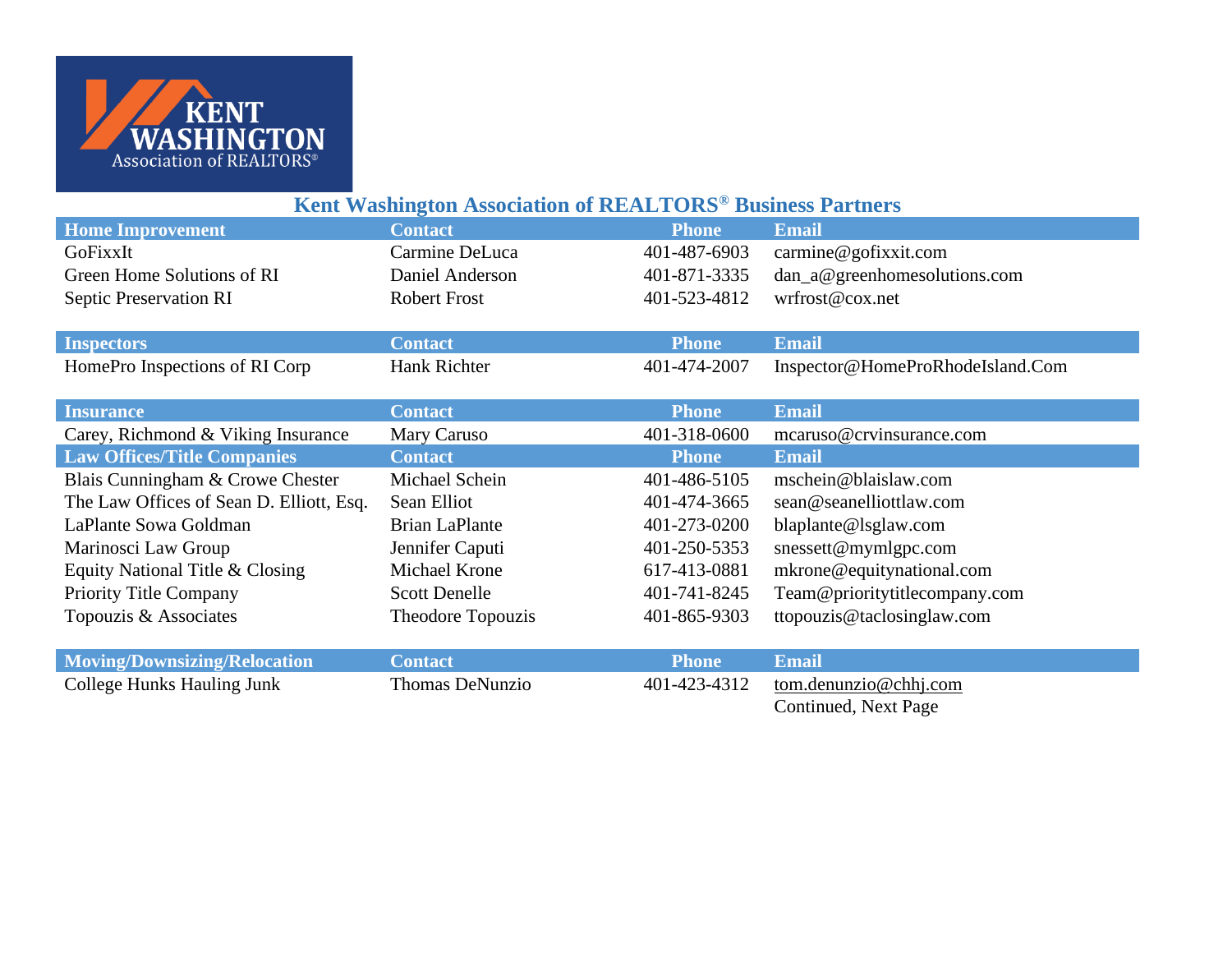

## **Mortgage Lenders Contact Phone Email** Anchor Financial Mortgage Joseph Baptista 401-258-6935 [joe@anchorfinancial.com](mailto:joe@anchorfinancial.com) Citizens Bank Home Mortgage Raul Rodrigues 401-301-6656 [raul.m.rodrigues@citizensbank.com](mailto:joe@anchorfinancial.com) Citizens Bank Home Mortgage Nathan Malary 857-246-0237 [Nathan.D.Malary@citizensbank.com](mailto:Nathan.D.Malary@citizensbank.com) Coastal One Credit Union Mark McLaughlin 401-640-6933 mark.mcliaughlin@coastal1.org Coastal One Credit Union Brad Sudol 401-465-7345 brad.sudol@coastal1.org Fairway Independent Mortgage Corp. John Dolbec 401-266-4413 thedolbecteam@fairwaymc.com Fairway Independent Mortgage Corp. Nicholas Tasso 401-486-8563 nick.tasso@fairwaymc.com Guaranteed Rate Affinity Cherie Roach 401-487-1911 [cherie.roach@grarate.com](mailto:cherie.roach@grarate.com) Guaranteed Rate Joe Impagliazzo Joe Impagliazzo 401-312-3876 joe.impagliazzo@rate.com Guild Mortgage David Johansen 201-954-2858 david.johansen @guildmortgage.net HarborOne Mortgage Christian Blaney 401-263-6170 cblaney@harborone.com Homestar Mortgage, Inc. Charles Adams 401-932-8899 cadams@homestarmortgage.net Homestar Mortgage, Inc. Steven Tetzner 401-364-9213 [stevet@homestarmortgage.net](mailto:stevet@homestarmortgage.net) Milestone Mortgage Solutions Robert Sousa 401-316-8899 rsousa@milestonemortgagesolutions.com Movement Mortgage Marc Almeida 401-487-9673 marc.almeida@movement.com Northpointe Bank Colin Fisher 401-952-8731 colin.fisher@northpointe.com Ocean State Credit Union Thomas Carroll 401-265-5459 tcarroll@oceanstatecu.org Primary Residential Mortgage Kenneth Cesaro 401-641-0019 kcesaro@primeres.com Shamrock Financial Corporation Ron Volpe 401-954-6050 ron.volpe@shamrockfinancial.com Supreme Lending Skart Paul Skart Paul 860-367-4630 spaul@supremelending.com Washington Trust **Anthony Amaral** 401-559-9006 amamaral@washtrust.com Washington Trust Lisa Souls Lisa Souls 802-779-2690 lasouls@washtrust.com **Photography and Marketing Contact Contact Phone Email** Epic Shoots Photography Brandon Dupont 401-808-0863 epicshootsphotography@gmail.com Options Photography Susan Bouchard 401-826-8380 susan@optionsphotography.com **Real Estate School <b>Contact Contact Phone Phone Email** RI School of Real Estate Bill Fain 401-419-6582 bill@browngrouprealty.com

## **Kent Washington Association of REALTORS® Business Partners**